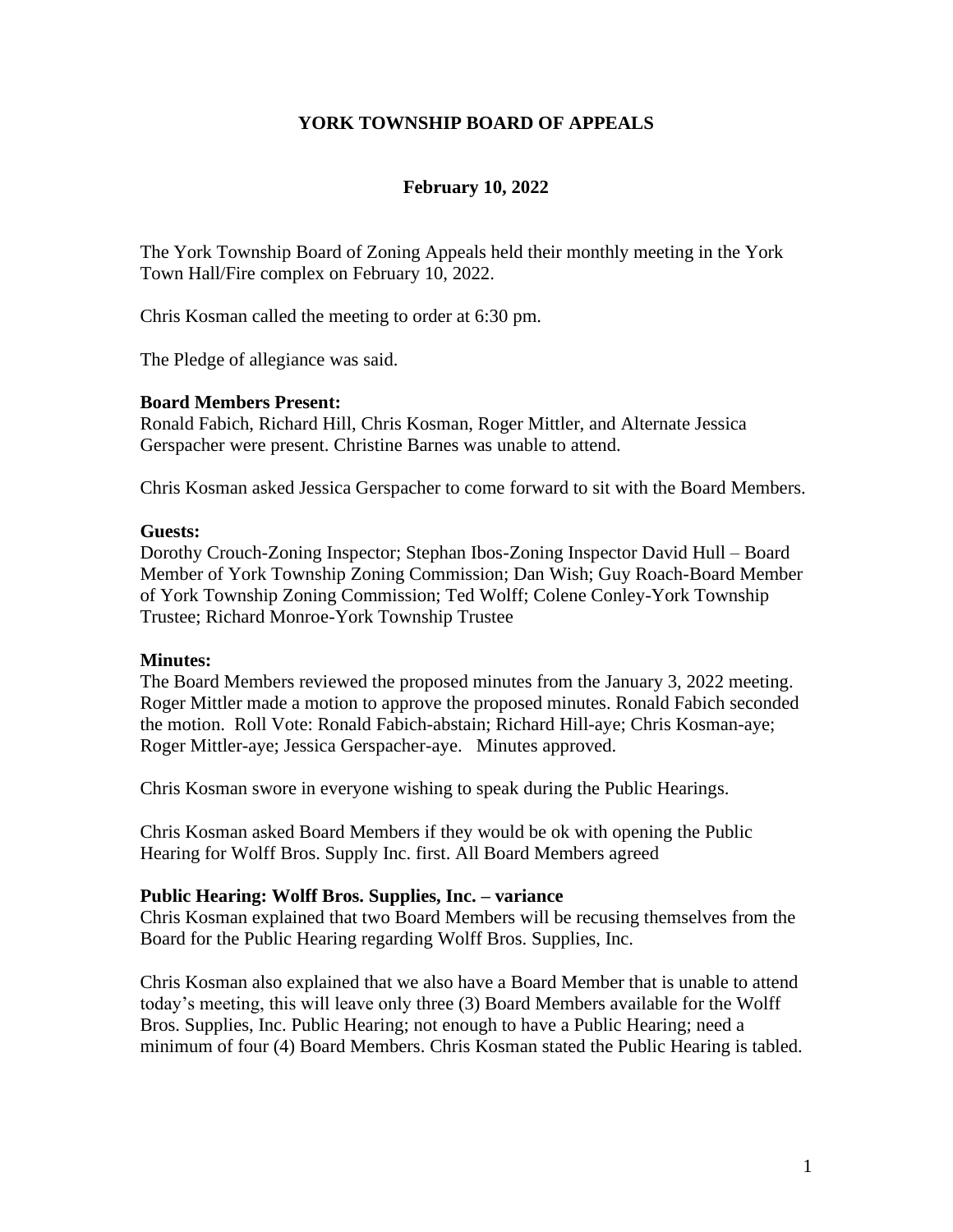Board Members, Ted Wolff and all in attendance were in agreement for rescheduling the Public Hearing for Wolff Bros. Supply, Inc. to February 17, 2022, at 6:30 pm.

## **Public Hearing: Dan Wish – variance**

Chris Kosman asked Dan Wish to explain his variance.

Dan Wish explained his plans for his variance of the side lot to building structure setback distance from fifteen (15) feet to twelve (12) feet which will allow for a deck, stairway to exit from an upstairs sunroom door down to ground elevation. Dan Wish went on to explain the picture and the plans.

Dan Wish also explained the Pulte Home Owners Association approved of his plans.

Chris Kosman asked is the deck line going to be elevated above the fence line. Dan Wish answered yes it will.

Chris Kosman asked Dan Wish to explain the deck and the landing off of the deck. Dan Wish explained.

Christ Kosman asked if any one had any questions.

Roger Mittler explained that he drove by the property and has no questions for Dan Wish.

Ronald Fabich explained in looking over Dan Wish's plans he noticed looking at the property line which slants in. Ronald Fabich stated with the property line slanting in there is really about five (5) feet of a variance at the bottom of the stairs of the deck.

Roger Mittler asked if the fence is parallel to the property line. Dan Wish answered the fence is about six (6) inches off of the property line

Roger Mittler asked if the staircase is staying within the fence and is not encroaching the property line and has enough room to open the gate. Dan Wish answered that is right.

Chris Kosman suggested the Board Members review the Duncan Factors.

*Duncan Factor #1:* 

*. Will the property yield a reasonable return.*

*. Can there be a beneficial use or the property without the variance.* 

Roger Mittler answered yes. Roger Mittler explained he understands why Dan Wish would like the variance but the property can be used without the deck.

*Duncan Factor #2: . Is the variance substantial?*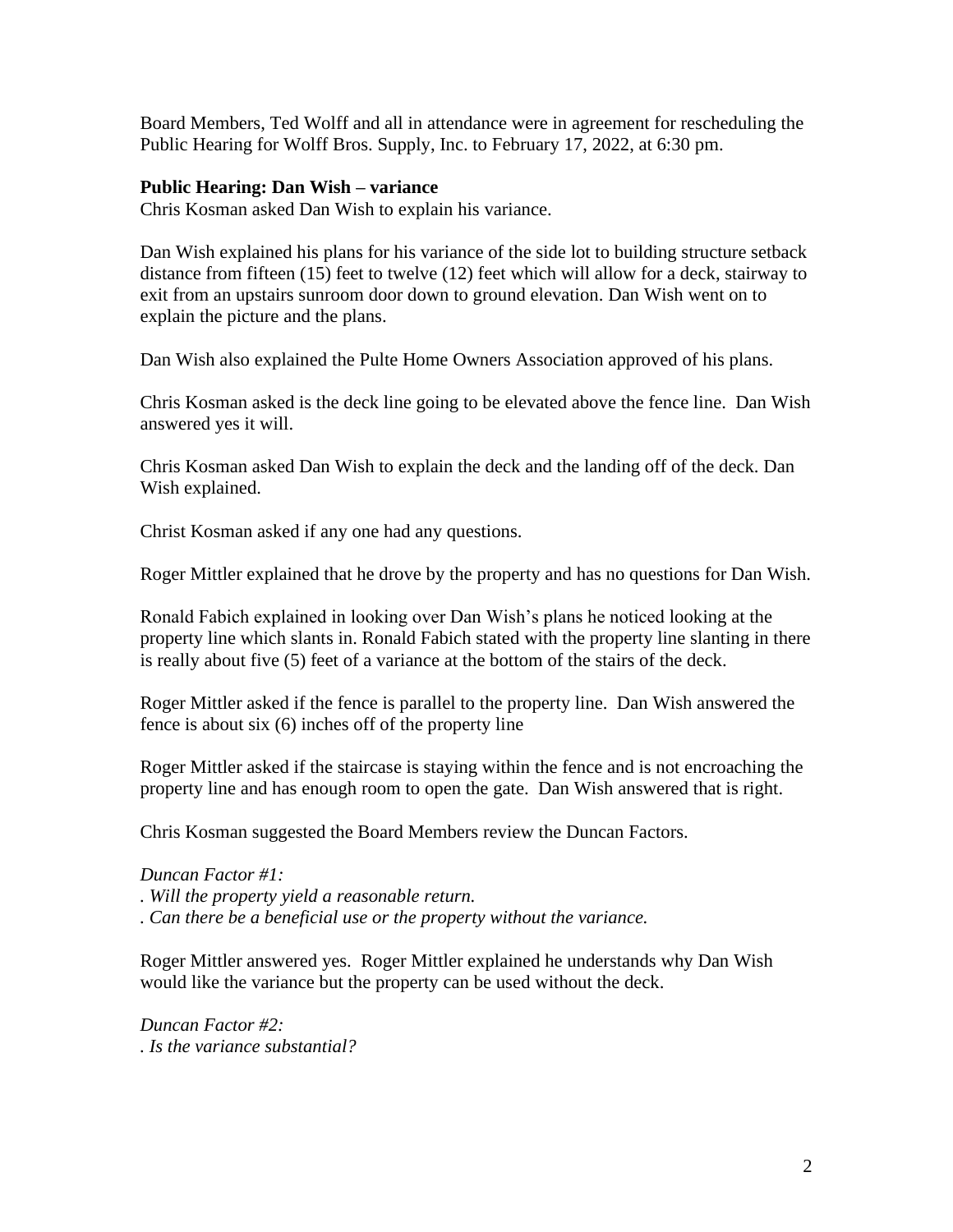Roger Mittler answered after looking at the property and the plans he does not feel the variance is substantial .

*Duncan Factor #3:* 

*. Will the essential character of the neighborhood be substantially altered?*

*. Will adjoining properties suffer a substantial determent if the variance is granted?*

Jessica Gerspacher answered she does not feel the neighborhood would be altered.

*Duncan Factor #4:*

*. Will the variance adversely affect the delivery of governmental services?*

Jessica Gerspacher, Roger Mittler, Chris Kosman agreed this variance will not affect the delivery of governmental services.

*Duncan Factor #5:*

*. Did the property owner purchase the property with the knowledge of the zoning restrictions?* 

Dan Wish stated he did not purchase the property with the knowledge of the zoning restrictions.

*Duncan Factor #6:* 

*. Can the problem be solved by some matter other than the granting of a variance?*

The Board Members discussed the in ground pool on the property.

## *Duncan Factor #7:*

*. Does the variance preserve the "spirit and intent" of the zoning requirement and Will "substantial justice" be done by granting the variance?*

Christ Kosman feels the variance will not cause a problem with the spirit or intent of the zoning requirement. Roger Mittler agreed.

The Board Members reviewed the answers of the Duncan Factors:

*Duncan Factor #1:* 

*. Will the property yield a reasonable return.*

*. Can there be a beneficial use or the property without the variance?*

Answer: Yes

*Duncan Factor #2: . Is the variance substantial?*

Answer: Not substantial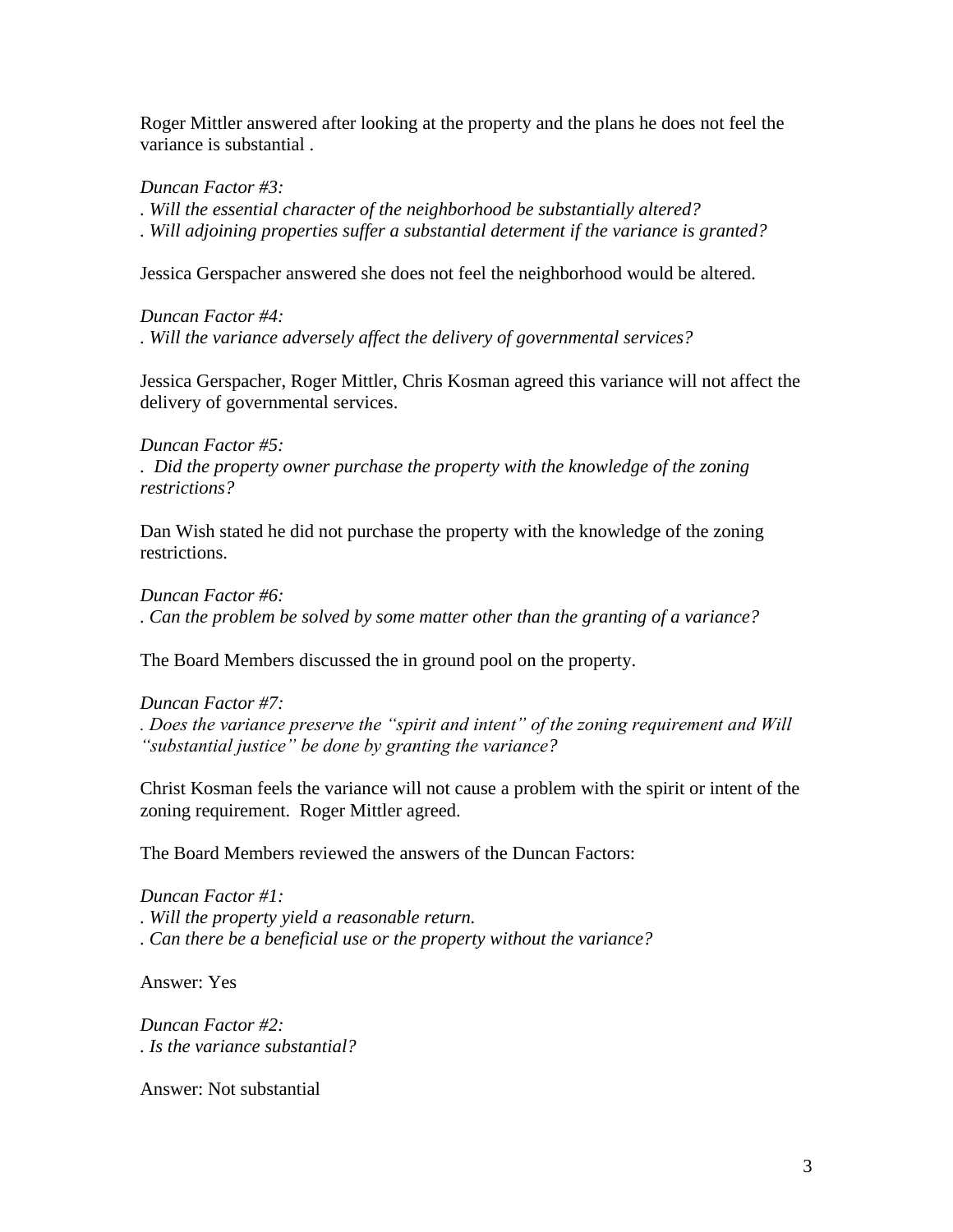*Duncan Factor #3:* 

*. Will the essential character of the neighborhood be substantially altered?*

*. Will adjoining properties suffer a substantial determent if the variance is granted?*

Answer: No

*Duncan Factor #4: . Will the variance adversely affect the delivery of governmental services?*

Answer: No affect

*Duncan Factor #5: . Did the property owner purchase the property with the knowledge of the zoning restrictions?*

Answer: No

*Duncan Factor #6: . Can the problem be solved by some matter other than the granting of a variance?*

Answer: Yes

*Duncan Factor #7: . Does the variance preserve the "spirit and intent" of the zoning requirement and Will "substantial justice" be done by granting the variance?*

Answer: Yes

Ronald Fabich made a motion to grant the variance request from Dan Wish, 5649 Elmer Way, Medina. (Parcel # 045-05B-14-187) for a variance from Section 301.07 of the York Township Zoning Resolution. The request is for a variance from the required minimum side lot clearance of fifteen (15) feet. A ten (10) foot property line set back must be maintained and the deck and stair case are to be built (dimensions) per the drawing supplies in the variance application. Richard Hill seconded the motion. Roll Vote: Ronald Fabich-aye; Richard Hill-aye; Chris Kosman-aye; Roger Mittler-aye; Jessica Gerspacher-aye. Motion approved.

## **Correspondence:**

There was no correspondence.

**Old Business:**

Duncan Factors were discussed.

**New Business:**